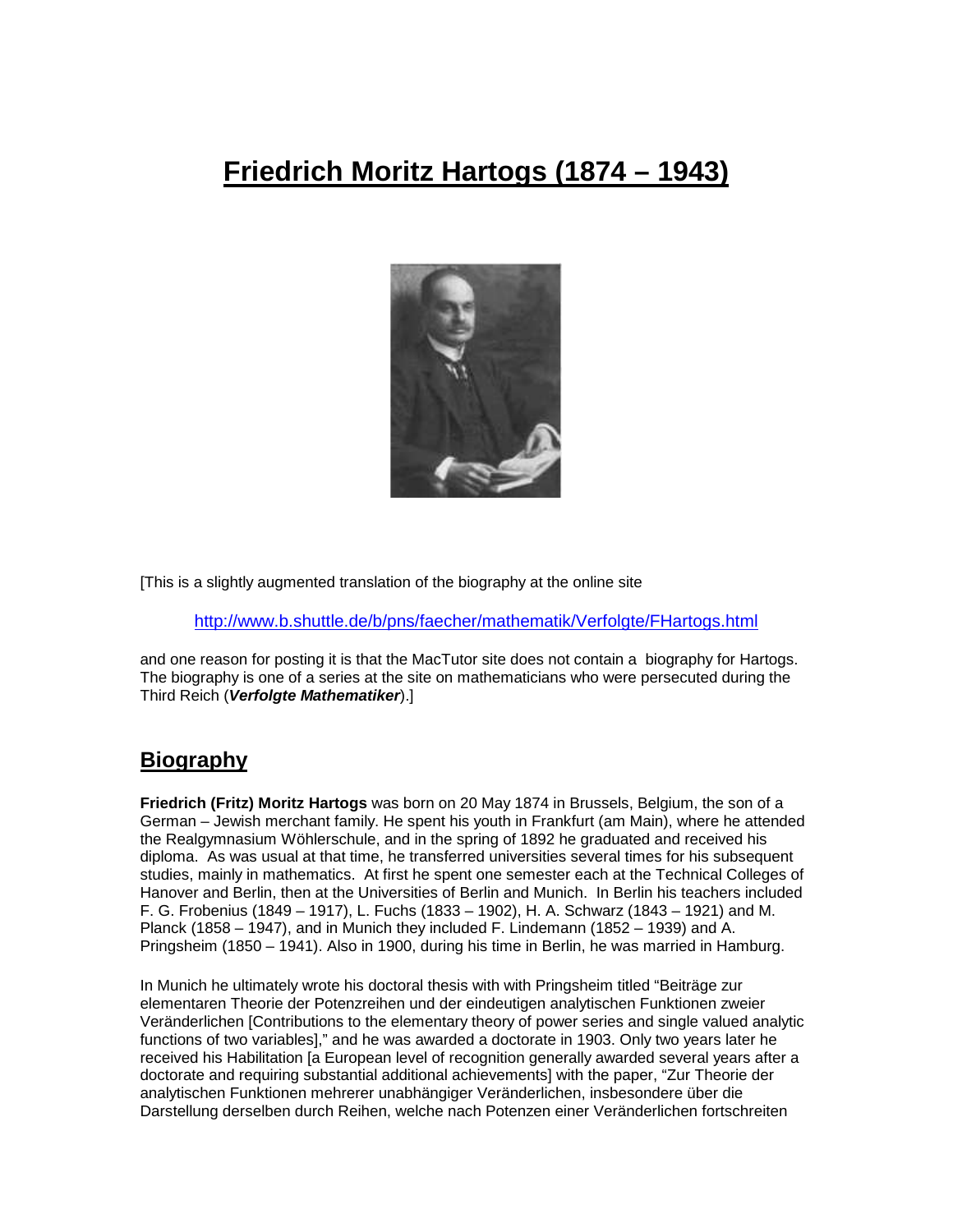[On the theory of analytic functions of several independent variables, in particular on their representation by series, which continue according to powers of one variable]" and became a **Privatdozent** liunior faculty member].. One of the students who had Hartogs as a teacher during the academic year 1909 – 1910 was A. Fraenkel, who wrote in his memoirs that Hartogs was by nature consistently shy and in fact anxious, a characterization later confirmed by A. Weil (1906 – 1998), who visited Hartogs in 1927. Hartogs was "mainly a quiet working excellent mathematician." His mathematical ideas far surpassed those of his teacher Pringsheim and pointed to the bright future that the theory of functions of several complex variables was destined to enjoy. In many theories he was the first to show things; e.g., that "the theory of the functions" of several complex variables has surprising properties."

In the year 1910 Hartogs was given the title and rank of a nonregular professor, and this was confirmed by actions taken in 1913. A decade later, in 1922 Hartogs was offered a chair at the University of Frankfurt as the successor of A. Schoenflies (1853 – 1928), but he surprisingly rejected offer (after which the chair was given to the eminent number theorist C. L. Siegel (1896 – 1981). The University of Frankfurt had just been created in 1914 as a privately funded institution, and the trust assets supporting the funding were threatened by the hyperinflation of the time. A letter from Hartogs to the Munich faculty, in which he explains justifies his refusal of the offer, includes the following remarks:

**...** [since] the professors of the University of Frankfurt legally have no claims on the state, but only have claims on the University of Frankfurt, **...** it seemed to me that under the current uncertain internal and foreign policy relationships, which threaten to worsen daily, this decision was by no means worry – free, and as a head of household [the Hartogs couple had four children], I would feel guilty if I were to let the great advantages of by the position offered in Frankfurt blind me to the issue of material safeguards affecting my family **...** 

Thus Hartogs remained a nonregular Professor in Munich, but in 1927, upon the request of its colleagues O. Perron (1880 – 1975), C. Carathéodory (1873 – 1950) and A. Tietze (1880 – 1964), he received a regular professorship.

After the seizure of power by the Nazis in the year 1933 the law was issued for the reestablishment of the civil service with tenure, after which "non – Ayans" were to be removed from the service. At first Hartogs was still able to remain at the university due to a special dispensation because he had been a civil servant since 1914. A brief attempt of some overeager student militants to remove Hartogs from the university failed because Reichsminister Hess and the Bavarian Secretary of Cultural Affairs Schemm argued for the retention of Hartogs.

## **The Nazi era**

However, in 1935, when Nuremberg decree became law, Hartogs was first relieved of duties on 22 October, and then at the end of the year he was obliged to leave as a retired civil servant. At first he still had occasional contact with the University and Technical College and received visits from some colleagues. However, due to spying by the other residents of the house (the ground floor was rented) and the neighborhood block-watch, his isolation became increasingly stronger. In 1939 Hartogs was also expelled from the Deutsche Mathematiker – Vereinigung [The German Mathematical Society]. On 10 November 1938 (after the infamous **Kristallnacht**) Hartogs was taken to the Dachau concentration camp for several weeks.

Although he had already signed over his house in Grosshesselohe to his wife (an "Aryan") in 1933, this ownership was considered as having Jewish ties and was threatened by seizure, which would have been followed by sentencing to a labor camp and later deportation. In order to avert seizure, Hartogs' wife decided in 1941 on the prodding of their attorney – and with the consent of